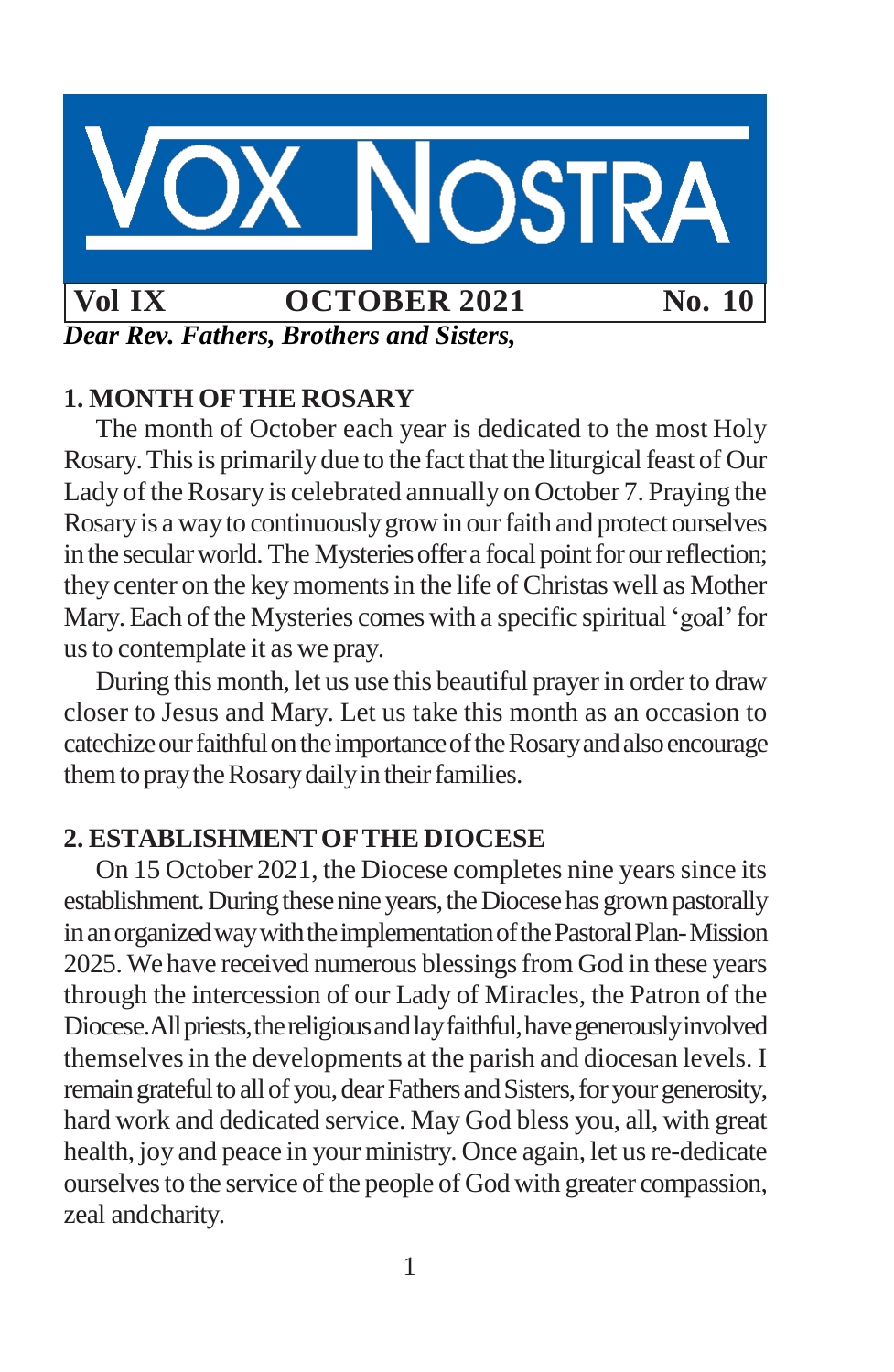#### **3. MISSION SUNDAY**

The Mission Sundaywill be celebrated on 17 October 2021. The theme the Holy Father has chosen this yearis: *"We cannot butspeak about what we have seen and heard"* (Acts 4:20). In his message for the World Mission Sunday 2021, Pope Francis says: "Once we experience the power of God'slove we cannot help but proclaim and share what we have seen and heard. Jesus' relationship with his disciples and his humanity shows us the extent to which God loves our humanity and makes his own our joys and sufferings, our hopes and our concerns'.

Isincerely appreciate the great interest and enthusiasmeach one of you take, year after year, to make this Sunday trulymeaningful. Last year our diocesan contribution was Rs 38,07,731. While I thank you for this contribution, I urge you to motivate your parishioners to be generous towards the cause of the missions through their prayers, sacrifices and contributions. As mentioned in the ORDO, the Mass on the day may be offered 'For the Evangelization of Peoples', as indicated intheRomanMissal.

#### **4. FAITH FORMATIONCAMP**

As a part of the faith-formation of our children in High Schools, we used to organize Jeevan Amrith, Jeevan Disha and Jeevan Jyothi camps in October for 8th, 9th and 10th Standards respectively. However, owing to the pandemic we could not hold them last year. Since the offline classes have begun for these children, I request the deaneries/ parishesto organize at least **Jeevan Jyothi camp for 2-3 days**forthe children of the 10<sup>th</sup> Std during the Dasara holidays from 10 to 20 October 2021 with input sessions on most important topics relevant to them.

### **5. PREPARINGFOR THE SYNOD: OCT 2021- OCT2023**

Pope Francis has announced XVI Ordinary General Assembly of the Synod of Bishops with the theme: 'For a synodal Church: communion, participation and mission'.According to the Pope, "it is precisely this path of synodality which God expects of the Church in the third millennium." The Pope says that "Synod" means "journeying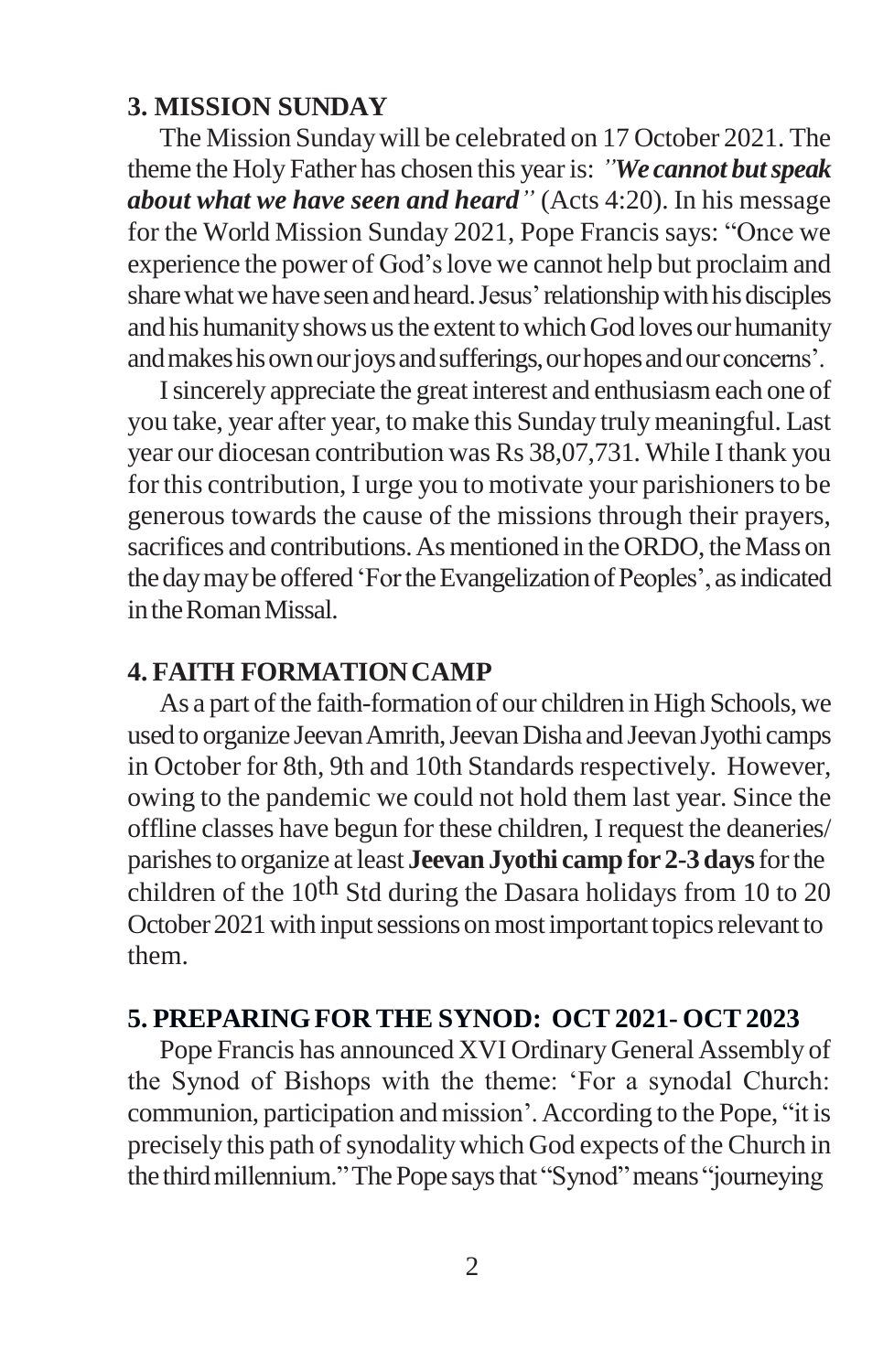together – laity, pastors, the Bishop of Rome". He invites the whole Church for a "mutual listening to the HolySpirit" at every level of the Church'slife.

The Pope has given a new format for the consultations: they will begin in the local Churches, and then move on to the Episcopal Conferences. The synthesis of the discussion will be sent to the General Secretariat at the Vatican, and there the matter will be collated to prepare the *Instrumentum Laboris*(Working Paper). This will be dispatched to the International Episcopal Conferences at the Continental level for further discussion and discernment. Their observations will be forwarded to the General Secretariat which will prepare the synthesis to be presented in the Synod Hall. The official opening of the synodal process will be at the Vatican on 9-10 October 2021. The local Church will open it on Sunday, 17 October 2021.The Synod at the universal level will be held in the Vatican in October 2023. Let us pray for the success of the Synod so that the whole Church may zealously journey together to carry the flame of the Good News of Jesus Christ.

The Vatican hasissued the *Lineamenta* (preparatory document) and a 'handbook' for the dioceses as a part of the global Church's preparation for this Synod. The handbook or *"Vademecum"* offers guidelines for bishops and those who facilitate the synodal process locally on how best they can listen to and consult Catholics and the wider community, particularly those on the periphery of society as well as Christians and non-Christians. As a part of the diocesan phase, the questionnaire from the*Vademecum* will be discussed at the Pastoral Councils, Council of Priests and various groups and associations in the Diocese. I have appointed Rev. Fr Stephen D'Souza, Director, Divya Jyothi as the diocesan contact person to coordinate the Diocesan phase and to facilitate discussion on the questionnaire. The other members of the coordinating team will be co-opted soon. The inauguration of the Diocesan Phase of the Synod will be held on Mission Sunday, 17 October at 08.00 a.m. in the Milagres Cathedral during the Holy Eucharist.

#### **6. SEMINAR ON PARISHTRUSTS**

Most of the parishes have completed the process of creatingTrust Deeds for the parishes and some are in the process of creating it. The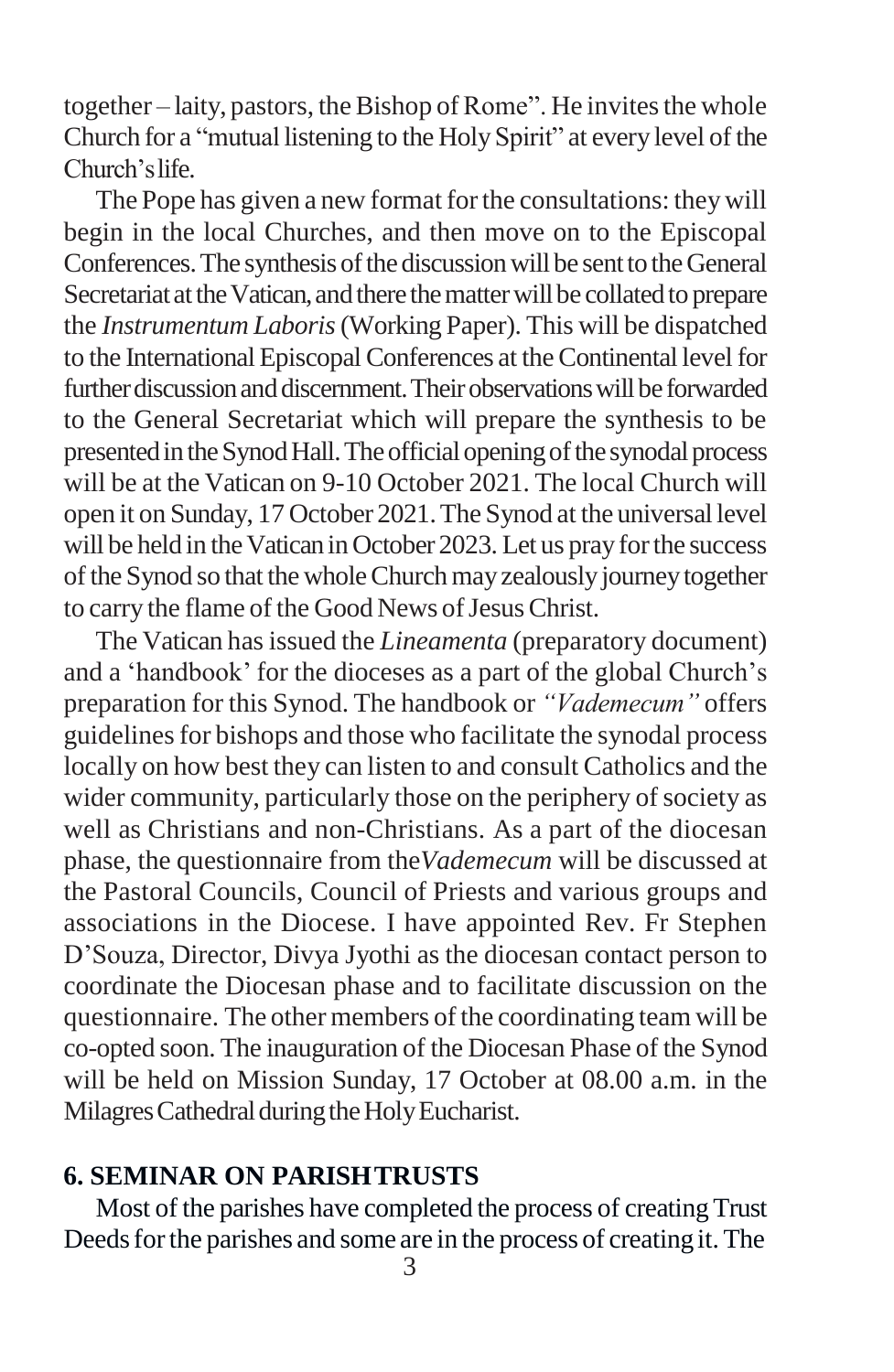creation of a Trust invites many legal compliances on the Trust and imposes certain obligations on the Trustees.Therefore, deanery level input sessions are to be organized for all Parish Priests, Vice Presidents and Secretaries of the Parish Pastoral Council. A team led by me will facilitate these sessions. The venue will be informed by the Dean. If it is not possible to attend the seminarin your deanery, youmay attend it in another deanery, with prior information to the Dean of that deanery. The schedule is as follows:

| Oct 06 | 09.30 am to 12.30 pm   | <b>Karkal Deanery</b>     |
|--------|------------------------|---------------------------|
| Oct 06 | 03.00 pm to $06.00$ pm | <b>Shirva Deanery</b>     |
| Oct 13 | 03.00 pm to 06.00 pm   | <b>Udupi Deanery</b>      |
| Oct 14 | 09.30 am to 12.30 pm   | <b>Kundapur Deanery</b>   |
| Oct 14 | 03.00 pm to $06.00$ pm | <b>Kallianpur Deanery</b> |

#### **7. NEWCOUNCILOF PRIESTS**

Since the present Council of Priests will complete its term of three years on 31 December 2021, we have to conduct elections for the new Council of Priests which will be convoked in January 2022. I hereby request all the concerned to conduct elections as per the Statutes governing the Council of Priests of Udupi Diocese for the membership so that I have the names of new members to the Council of Priests by 31 October 2021.

#### **8. NEW DEAN FOR KARKALDEANERY**

Since V. Rev. Fr Clement Mascarenhas, Parish Priest, Karkal-Town, has expressed his inability to continue as the dean of Karkal Deanery due to health reasons, V. Rev. Fr Paul Rego, Parish Priest, Miyar, has been appointed asthe new dean of Karkal Deanery w.e.f. 01 October 2021. While I thank V. Rev. Fr Celement Mascarenhas for his services so far, I Convey my best wishes to V. Rev. Fr Paul Rego on his new additional responsibility. I request the priests of Karkal Deanery to extend full cooperation to the new dean in the pastoral care of Karkal Deanery.

Yours sincerely in Christ,

 $+$  **Gerald Isaac L**